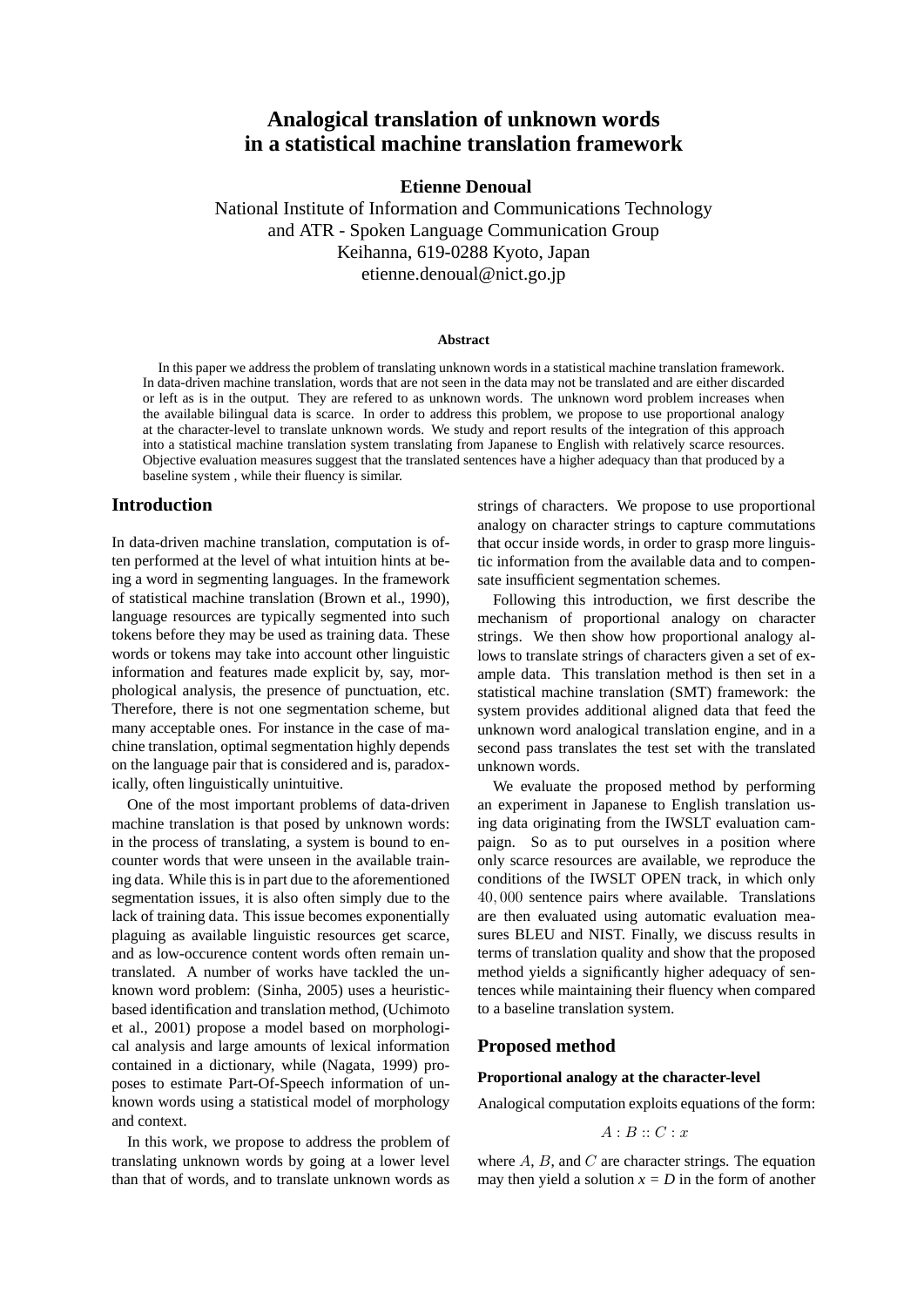character string. This operation allows to capture lexical and syntactical variations along paradigmatic and syntagmatic axes, without explicitly decomposing the strings into fragments. The operation does not require any preprocessing of the aligned examples, such as a step of segmentation into words, as it operates strictly at the character-level. While translating, proportional analogy distributes the information at a lower level than that of words, all over the target string of characters. An algorithm has been developed (Lepage, 1998) , that allows to determine if four terms are in an analogy, and to generate a fourth term if three terms are placed in an analogy. The algorithm may then yield zero, one, or many solutions to the equation.

#### **Analogical translation of unknown words**

In this work, we propose to use analogy on character strings in order to translate unknown words. As argued in (Denoual, 2006), Natural Language Processing approaches that rely on word tokens as the single unit of processing neglect the fact that corresponding pieces of information in different languages are distributed over the entire strings of data, and therefore do not necessarily correspond to complete words.

The algorithm that we use here is similar to that exposed in (Lepage and Denoual, 2006). Suppose that we want to translate the character string  $D$ , and that we have a bilingual corpus at our disposal. We first put  $D$  in a analogical equation<sup>1</sup> in the source part. We then form all analogical equations with the input sentence D and with all relevant<sup>2</sup> pairs of sentences  $(A_i, B_i)$  from the source part of the bilingual corpus:

$$
A_i:B_i::x:D
$$

The application of the above-mentioned algorithm may allow to solve the equation and yield a solution x.

If  $x$  does not belong to the source part of the bilingual corpus, we try to translate  $x$  recursively in the same manner until one solution is part of the corpus.

If  $x = C_{i,j}$  belongs to the source part of the bilingual corpus, we may then use its translation  $\hat{x} = \hat{C}_{i,j}$  to form all possible analogical equations in the target side of the bilingual corpus:

$$
\widehat{A_i}^k : \widehat{B_i}^k :: \widehat{C_{i,j}}^k : y
$$

Such equation may yield a solution  $y = \widehat{D_{i,j}}^k$ , which is a translation of the character string  $D$ . As different equations may yield different or identical solutions, translations are sorted by their frequencies and the top one is selected.

#### **Example**

Suppose that we want to translate the following Japanese string into English:

$$
= \pm \pm \pm \frac{1}{2} + \frac{1}{2} + \frac{1}{2}
$$
  
 /nyūyōkukō/

Among all possible pairs of strings in the Japanese part of the corpus, we may find the following two Japanese strings:

上海 /shanhai/ ↔ *Shanghai*

上海港

/shanhaik¯o/ ↔ *Shanghai Harbor*

This allows us to form the following equation:

上海 : 上海港 :: x : ニューヨーク港

This equation yields a solution  $x = 2a - 7$ . If this string belongs to the corpus, we therefore know its translation:

ニューヨーク /ny¯uy¯oku/ ↔ *New York*

We may then form the following equation on the English side:

Shanghai : Shanghai Harbor :: New York : y

Solving this equation yields  $y = New York Harbor$ , which is by construction a translation of the Japanese string ニューヨーク港 .

Those correspondences are best shown in the view of a parallelopiped, as shown in Figure 1.

#### **Including the method in a statistical machine translation (SMT) system**

In data-driven machine translation, words that are not seen in the training data may not be translated and are either discarded or left untranslated in the output. This unknown word problem increases when the available bilingual data is scarce. For instance, in the context of statistical machine translation a bilingual corpus of training data may be used to produce word alignments. Those word alignments may then be used in the form of a lexical translation table, in order to extract consistent phrase pairs. However, if at translation time a word or word sequence is not found in the phrase table, no translation may be retrieved. The tokens remain untranslated, which considerably degrades translation quality.

We propose to apply our method in order to alleviate this problem. Suppose that we have a bilingual corpus available as training data for a statistical machine translation system, and a test set consisting of

 ${}^{1}$ Let us stress that the equation is entirely monolingual.

<sup>2</sup>Theoretically, all possible pairs of sentences in the corpus should be placed in the analogical equation. Because this is not feasible practically for a large corpus, heuristics may be used to select the most relevant pairs of sentences.

<sup>3</sup>Lit.: *New York Harbor*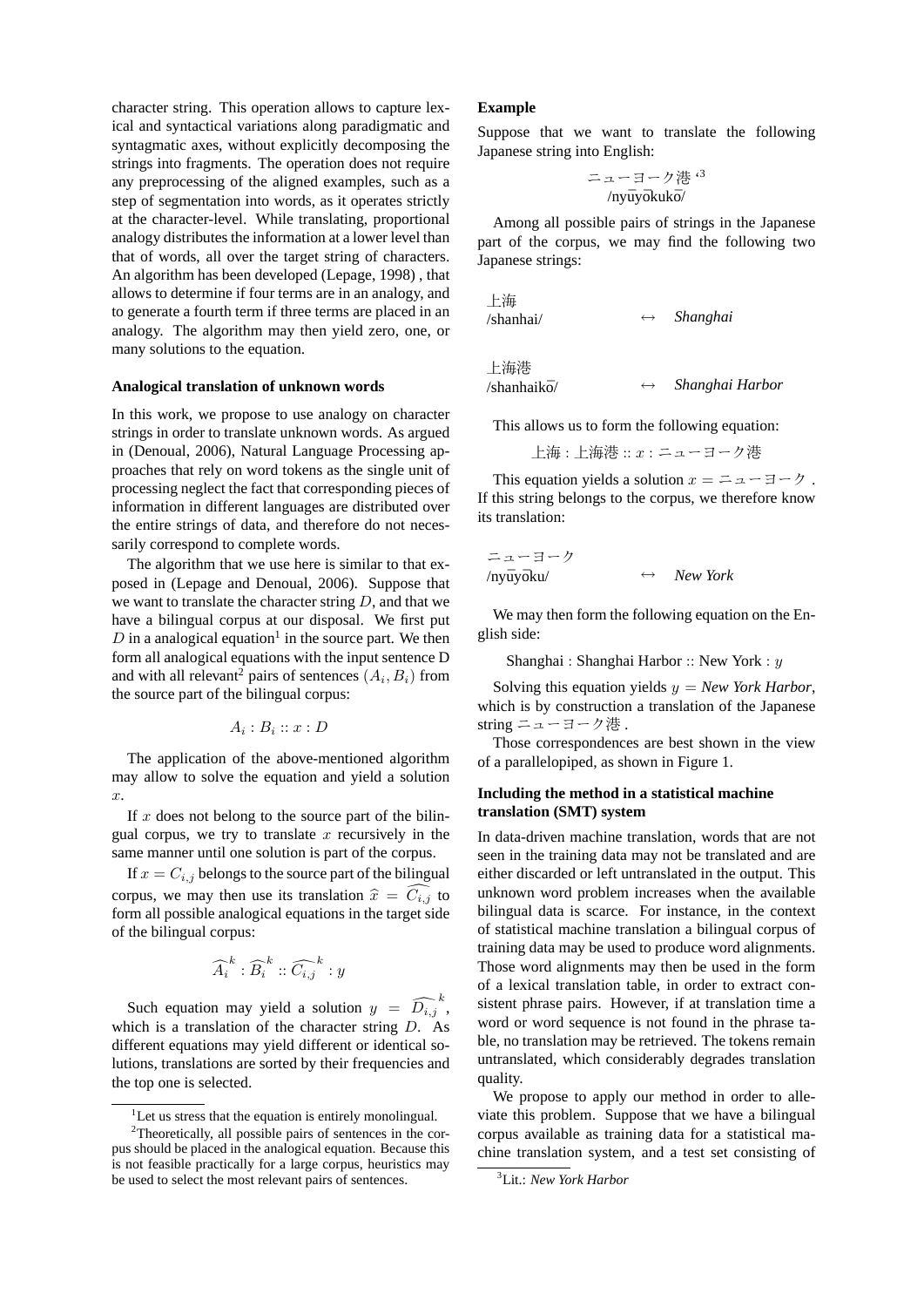

Figure 1: View of the parallelopiped: four terms in each language form a monolingual proportional analogy.

sentences in the source language, that we wish to translate in the target language. Given the available training data, we first build a statistical machine translation system, and translate the test set. The machine translation output includes unknown words, that are automatically extracted and gathered in what we refer to as the *unknown words set*. As argued above, in order to translate this unknown words test set, proportional analogy requires bilingual data. While the given training corpus may be used as is to directly translate, we wish to use additional aligned data that is consistent in terms of size with what we wish to translate: tokens consisting in short character strings. This additional data may be extracted from the lexical translation table that was estimated from statistical word alignments when building the statistical machine translation system. While low-probability alignments may be discarded, extracting the N-first alignments for each source target word allows to conveniently build a basic dictionary. For instance, a word in the source language may be aligned to many words in the target language as in the following example:

|               |                   | eggs          | 0.2989691 |
|---------------|-------------------|---------------|-----------|
| 卵<br>/tamago/ | $\leftrightarrow$ | egg           | 0.2222222 |
|               |                   | flakes        | 0.100000  |
|               |                   | <b>boiled</b> | 0.0175439 |
|               |                   | done          | 0.0103093 |
|               |                   | sir           | 0.0052910 |
|               |                   | your          | 0.0018643 |
|               |                   | want          | 0.0004474 |
|               |                   | like          | 0.0002205 |

In this case, it seems reasonable to retain the two topranked alignments. Of course, the dictionary may be unaccurate due to word alignment errors. In order to retain an acceptable accuracy, selection may be performed by using a threshold on the lexical translation probability. After the dictionary is extracted, it is concatenated to the original training data.

The unknown words test set is then translated using the analogical translation method described above. The result of this translation is then added to the word alignments that were estimated when building the original statistical machine translation system, and a second training step is performed in order to reestimate a new lexical translation table and eventually a new phrase table. By construction, the new phrase table includes analogical translations of the unknown words contained in the test set.

In the next section, we perform a translation experiment in order to assess the performance of the proposed method.

## **Experiments**

## **Data**

In order to assess the performance of the proposed method, we perform a translation experiment by reproducing some of the conditions of the International Workshop on Spoken Language Translation 2006 (IWSLT06) campaign as described in (Paul, 2006). In what was refered to as the *OPEN track*, a relatively small subset of approximately 40, 000 Japanese-English sentence pairs was provided to participants in order to train their systems. In this resource, the sentences are quite short, as the figures in the following Table 1 show. Japanese data, which do not usually include spaces, are provided tokenized. As the same sentence may appear several times with different translations, the number of unique sentences in each language is indicated in Table 1.

In order to evaluate our system, we use the 500 sentences test set that was used in the IWSLT06 campaign to evaluate Japanese to English machine translation systems. The quality of translations is then systematically assessed using the well known BLEU and NIST automatic evaluation measures. BLEU (Papineni et al., 2002) is known to show a better correlation with *fluency*, whereas NIST (Doddington, 2002) shows a better correlation with *adequacy*. Each translation is evaluated with 7 reference sentences produced by human translators.

#### **Results and evaluation**

Using the bilingual training corpus, we first build a standard phrase-based statistical machine translation system: bidirectional word alignments are obtained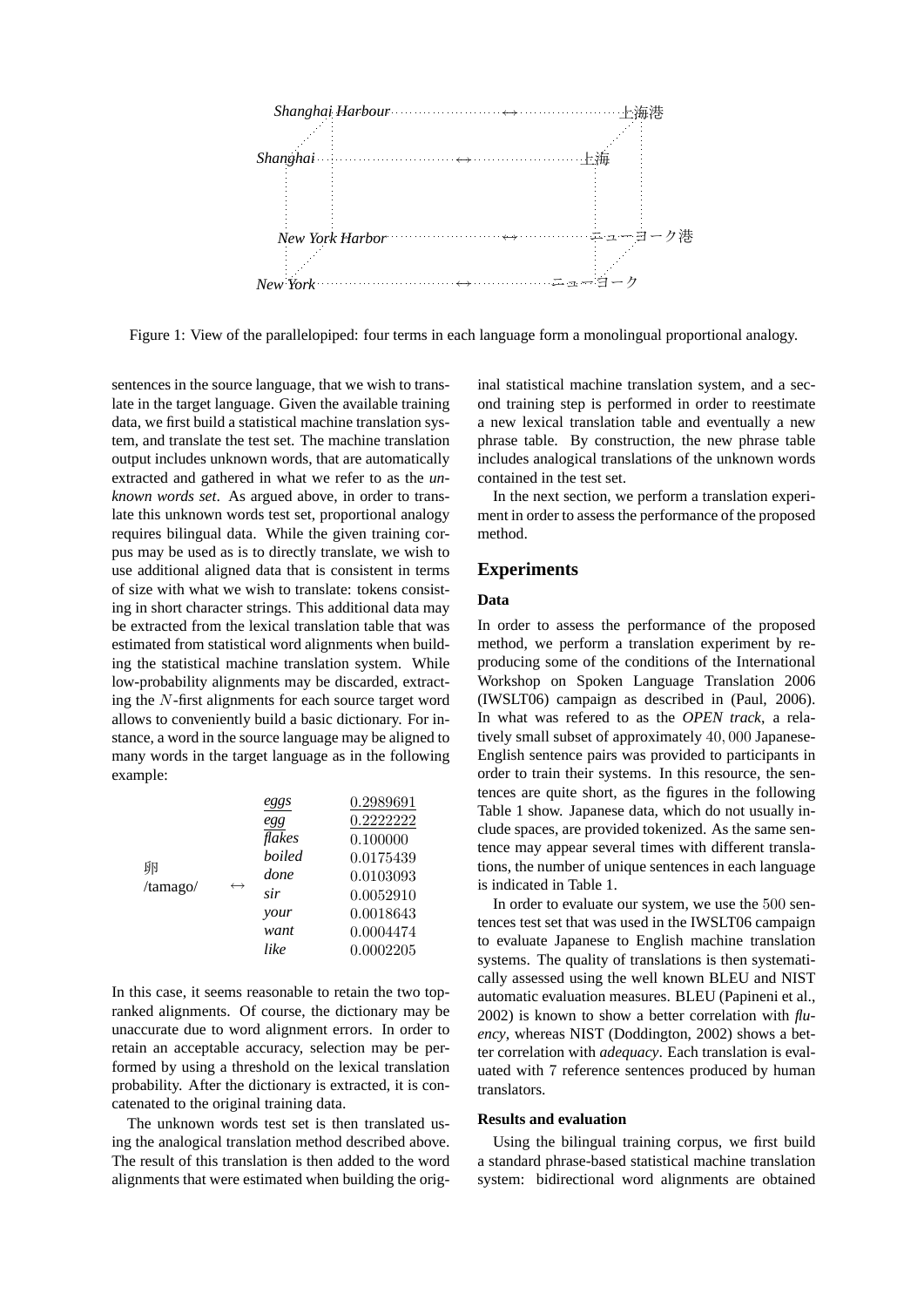Table 1: Training data statistics.

|          | Unique sentences | Tokens per line |
|----------|------------------|-----------------|
| English  | 39,602           | 8.06            |
| Japanese | 36,776           | 10.09           |

by using the GIZA++ implementation of IBM Model 4 alignments (Och and Ney, 2003), and are used to produce a bilingual phrase table (Koehn et al., 2003). The language model is a standard trigram model with Kneser-Ney smoothing, trained using the SRI language modeling toolkit (Stolcke, 2002). In a first pass, we translate the test set using the Pharaoh decoder (Koehn, 2004), which implements a heuristic beam search for phrase-based translation.

The translated set of 500 sentences includes English tokens, and untranslated Japanese tokens. The translated test has a total size of 5978 tokens (1102 unique tokens), of which 376 are untranslated Japanese tokens. A common practice in order to improve automatic evaluation scores is to remove untranslated tokens: indeed, as they may not be found in the references, removing them can only improve performance. This is shown in the following table, where we evaluate both the raw output containing the unkown words, and the output when unknown words are removed.

|             | <b>BLEU</b> | <b>NIST</b> |
|-------------|-------------|-------------|
| With UWs    | 0.1638      | 5.8054      |
| Without UWs | 0.1790      | 5.7627      |

As can be seen from those figures, removing all unknown words from the output yields a higher BLEU score  $(+9.3\%$  relative value), which accounts for a better fluency of sentences. Indeed, intuitively, removing "noise" may only improve the fluency of sentences. The NIST score however does not vary significantly (−0.7% relative value): again intuitively, removing unknown words should neither significantly improve nor damage the adequacy of sentences (that is, the information they convey).

All untranslated Japanese tokens are then extracted, to be used as the unknown words test set for our proposed unknown word translation method. Table 3 shows the number and length distribution in characters of the extracted unknown words. One unknown word has an average length of 3.175 Japanese characters.

As argued before, in order to analogically translate unknown words, we need aligned examples. In addition to the original training set of aligned sentences, we extract aligned words from the IBM Model 4 generated Japanese to English lexicon. In this first experiment, we retain only word to word alignments which have the highest probability (i .e . one word in Japanese has only one aligned English word). This dictionary of 12, 536 words is then concatenated to the original training data and constitutes the bilingual data that is used to translate unknown words.

Unknown words are then translated and added with their translation to the statistical word alignments, and the statistical machine translation system models are reestimated: the new phrase table now contains the unknown words. We retranslate the test set and evaluate translation quality with objective measures BLEU and NIST. Results are shown on Table 4 at the row entitled *1-Best lexicon*.

When compared to the quality of the translated test set containing unknown words (entitled *Baseline (with UWs)*), there is a significant gain both in terms of BLEU and NIST measure (+1.09% absolute in BLEU and  $+0.2502$  in NIST). However, when compared to the translated test set from which unknown words are automatically removed, there is a small loss in BLEU, but still a significant gain in NIST (−0.43% absolute in BLEU and  $+0.2929$  in NIST). If we interpret BLEU and NIST scores in terms of fluency and adequacy as previously assumed, our approach to translation of unknown words always yields a better adequacy (more information is conveyed in the translation), while moderately hurting fluency. This slight decrease in fluency may have two causes: the translation of unknown words can be erroneous in some cases, which should lower both BLEU and NIST scores; if the translation is correct, word to word translation does not allow the statistical machine translation system to cope with the order of words when reestimating models. Because BLEU values more word order (therefore fluency) while NIST values more low-occurence content words (therefore adequacy), in the latter case the BLEU score logically decreases while the NIST score increases.

In order to understand how the addition of translated unknown words contributes to overall translation quality, we sort the translated unknown word list according to the length of the unknown words, to the number of solved analogies, and to the number of attempted analogies in the translation process. We then choose to only include increasing amounts of translated unknown words to the statistical machine translation system's word alignments, in decreasing order (i.e. in the case of the list being sorted by length, we first include the longest unknown words, and end by adding the entire list). The system is then reestimated, and the test set is translated. Figure 2 shows the results in terms of translation quality.

As can be seen from the corresponding BLEU and NIST scores, there indeed appears to be a trade-off between fluency and adequacy. In all three cases, whether unknown words are sorted by length, number of solved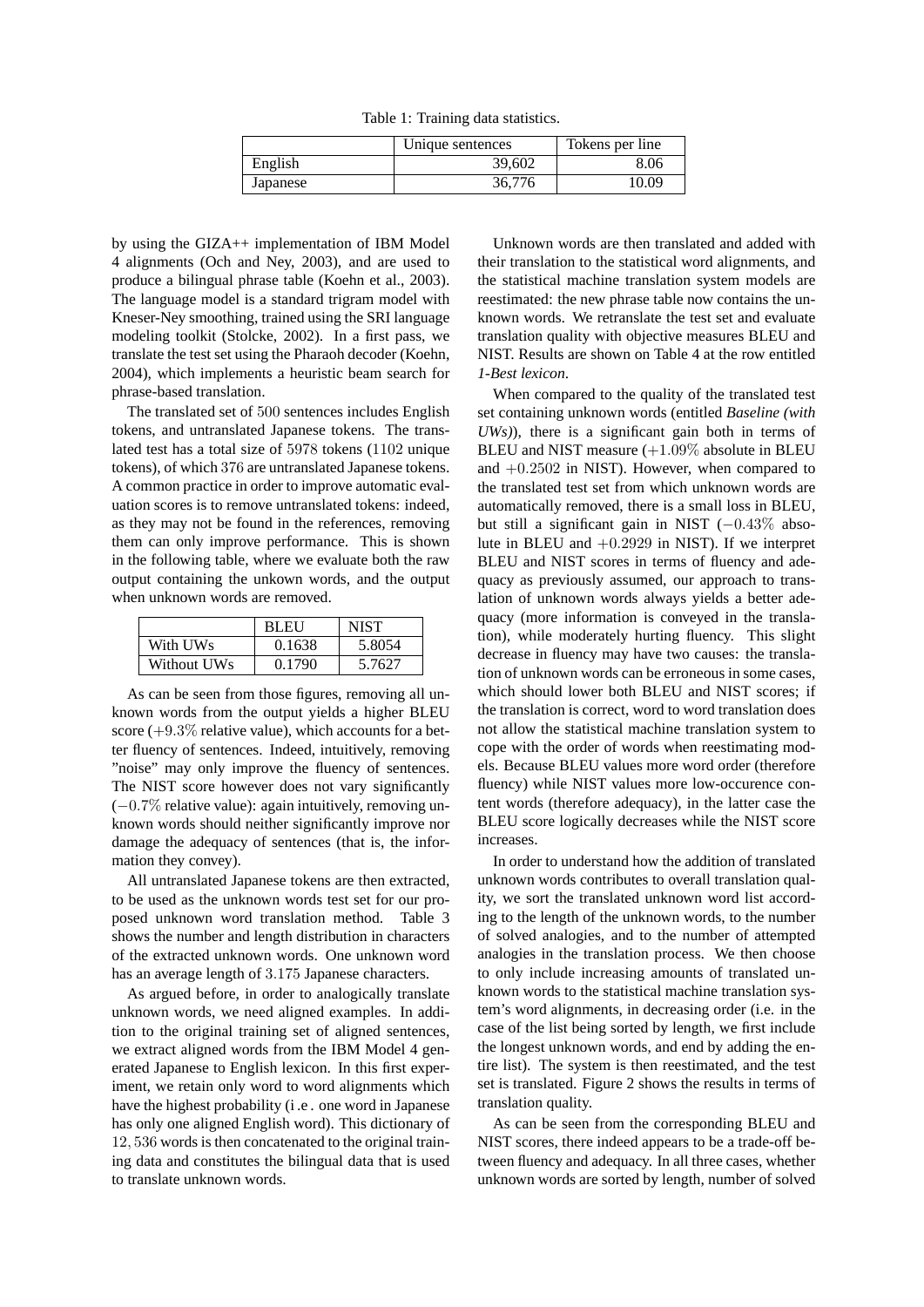Table 2: Two examples of translation: on the first line is the original sentence, on the second and third line is the baseline translation with and without unknown words, and on the fourth line is the translation produced pby the proposed method. The three lines below are human produced reference translations. Note that in the first example, the proposed method does not allow to translate the first Japanese unknown word.

| Original sentence        | 御客様の氏名国籍職業をご記入下さい                                                                                                   |
|--------------------------|---------------------------------------------------------------------------------------------------------------------|
| <b>Baseline with UWs</b> | your name and $\mathbb{\bar{E}}$ 籍 fill in the 職業                                                                   |
| Baseline without UWs     | your name and fill in the                                                                                           |
| Proposed method          | your name and fill in the profession                                                                                |
| Reference 1              | your name citizenship and occupation are required here                                                              |
| Reference 2              | please fill in your name citizenship and occupation                                                                 |
| Reference 3              | please write down your name citizenship and occupation                                                              |
|                          |                                                                                                                     |
| Original sentence        | ドライ 赤ワイン と ドライ 白ワイン 両方 共 ございます どちら が よろしい です か                                                                      |
| <b>Baseline with UWs</b> | we have red wine $\ddot{\beta} \dot{\gamma}$ and white wine $\ddot{\beta} \dot{\gamma}$ both which would you prefer |
| Baseline without UWs     | we have red wine and white wine both which would you prefer                                                         |
| Proposed method          | we have a dry red wine and dry white wine both which would you prefer                                               |
| Reference 1              | we have both dry red wine and white wine which kind would you like                                                  |
| Reference 2              | we have both dry red wine and white wine which one would you like                                                   |

Table 3: Unknown words statistics.

| Length<br>$-0.1$ |     |     |   |    | $\overline{\phantom{a}}$<br>٠ |                 |  |  | otal            |
|------------------|-----|-----|---|----|-------------------------------|-----------------|--|--|-----------------|
| Number<br>21 U   | - - | $-$ | I | ΙV | ⊥ບ                            | . .<br><b>.</b> |  |  | $\Omega$ $\Box$ |



Figure 2: Variation of translation quality in terms of objective measures BLEU and NIST, when the unknown word list is translated decreasingly by length, number of solved analogies, and number of attempted analogies.

or attempted analogies, top-ranked and bottom-ranked words appear to hurt the BLEU score while providing a constant increase in NIST score. However including only unknown words of average length, or number of solved or attempted analogies provides for an increase in NIST score while the BLEU score is maintained. This is particularly true when the list is sorted by number of attempted analogies. Results on the last row of Table 4 show that including only the average third of the unknown words and their translations to the reestimated statistical machine translation system yields scores that are superior to that of the baseline both in terms of BLEU and NIST scores  $(+0.05\%$  absolute in BLEU and +0.1566 in NIST).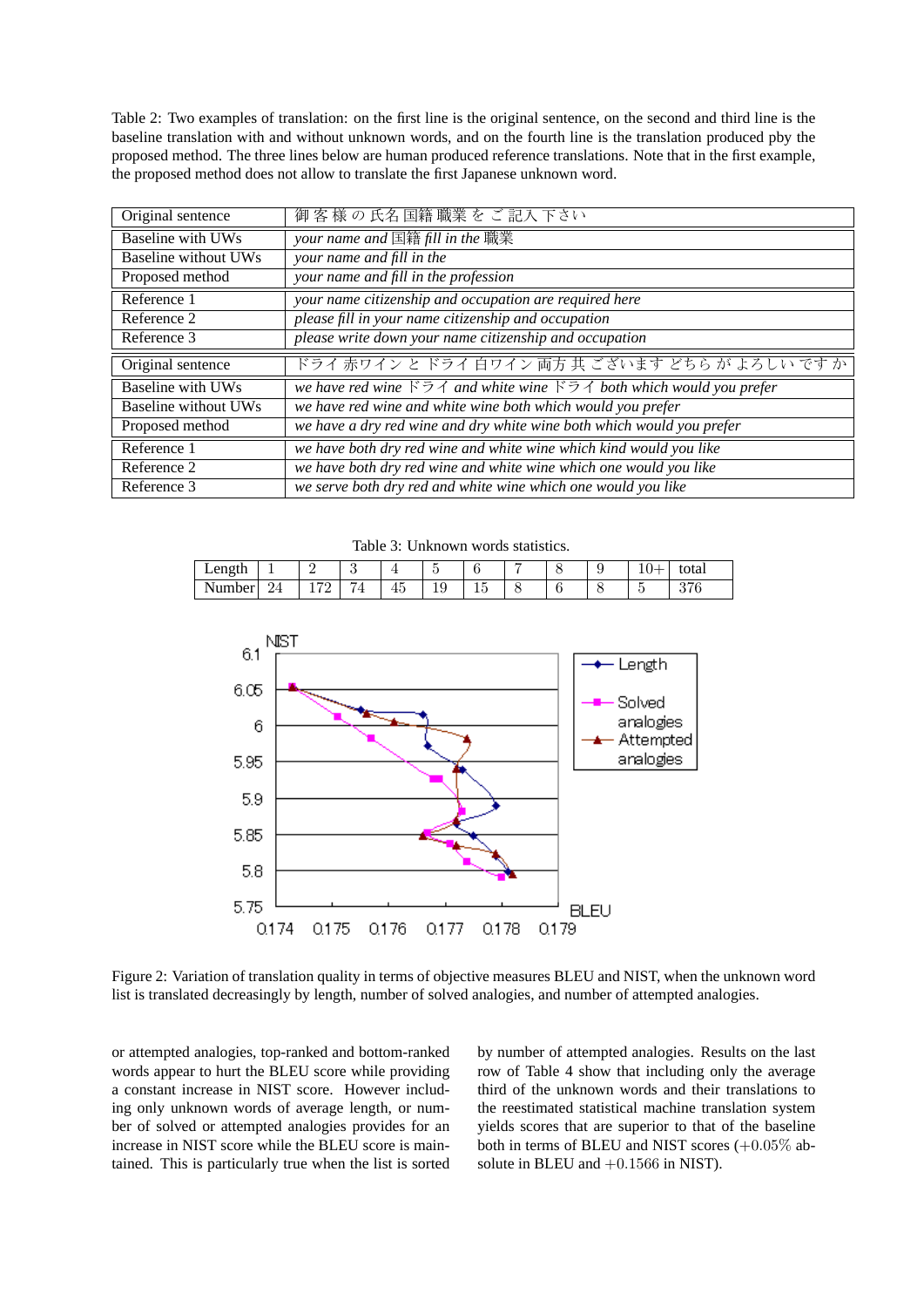In order to understand how the extracted dictionary influences the translation of unknown words, we perform two additional experiments: in a first experiment, instead of extracting only the alignment with the highest probability (the *1-Best*) from the lexical translation table, we also extract the alignment with the second best probability (the *2-Best*). In a second experiment, we use lexical translation tables that were estimated over a much larger set of 822, 000 lines of CSTARtype data<sup>4</sup> to extract the dictionary. Only 1-Best alignments are extracted in this case so that this system may be compared with the 1-Best system using 40, 000 sentence pairs. In both cases, the system is then reestimated, and the test set is translated. Figure 3 shows the results in terms of translation quality when increasing amounts of translated unknown words are added to the statistical machine translation system's word alignments, the list being sorted by the number of attempted analogies.

The 2-Best lexicon system is very close in terms of performance to the 1-Best lexicon system while providing a consistent (although small) gain in BLEU score. Extracting a 2-Best lexicon is in fact tantamount to performing paraphrasing on the target language side. On the other hand, unknown word translation does not appear to benefit from a dictionary extracted from a much larger lexicon. Both BLEU and NIST scores are found to be lower than that obtained for the 40, 000 sentence pairs system. This decrease in performance may be explained by the complexity of the algorithm, which is basically square in the amount of data. For this matter, heuristics are used to retrieve sentence pairs from the corpus in order to form analogical equations, and the translation process for one word is given a time limit. As the amount of available examples gets larger, analogy may find it harder to find relevant pairs in the same time limit, or may not have enough time to perform as many recursive translations and therefore be short of finding a suitable translation.

Table 2 shows two practical examples of translated sentences: test sentences are first translated with the baseline, and then with the proposed method. We also display the first three references used by objective evaluation measures.

## **Discussion and future work**

In this work, we proposed to address the problem of translating unknown words by going at a lower level than that of words, and to translate them as strings of characters using proportional analogy. We showed that such analogical translation system could be set in a statistical machine translation framework and be used to alleviate the problem of translating unknown words. Working at the level of characters allows to grasp more linguistic information by capturing commutations that occur inside words.

The performance of the proposed method was evaluated in an experiment in Japanese to English translation using relatively scarce training data, originating from the IWSLT evaluation campaign. Translation quality was then evaluated using objective measures BLEU and NIST and compared to that of a baseline system. The proposed method was found to consistently improve NIST scores while maintaining BLEU scores at a similar level. Assuming that BLEU is more correlated with fluency and NIST with adequacy, the proposed method tends to increase the adequacy of translations (more information is conveyed) while the fluency of sentences remains approximately similar to that produced by the baseline. We also showed that translation quality could benefit from translating only part of the unknown words: when unknown words are sorted according to the number of analogical equations attempted while translating, selecting only average values even allows to slightly improve fluency while consistently improving adequacy.

Future work may be undertaken at two levels: at the lower level of analogical translation of the unknown words, better results should be obtained by investigating more efficient heuristics in order to improve the ratio of solved analogies over the total number of attempted analogies. Furthermore, because word segmentation may be erroneous in the first place it should be interesting to translate series of character substrings and to study recombination schemes at the characterlevel. At the higher level of integrating analogical translation into a statistical machine translation system, more efficient reordering methods should be investigated. Adding translated unknown words to the original statistical word alignments does not allow for good enough phrase table estimation, therefore having a negative impact on objective evaluation measures such as BLEU or NIST, which basically operate by counting word sequences.

Nevertheless, those preliminary results are encouraging: the proposed method may be easily integrated into a standard phrase-based statistical machine translation system, it is entirely language independent and yields satisfying results by raising the adequacy of translations in terms of objective evaluations measures.

## **References**

- Peter F. Brown, John Cocke, Stephen Della Pietra, Vincent J. Della Pietra, Frederick Jelinek, John D. Lafferty, Robert L. Mercer, and Paul S. Roossin. 1990. A statistical approach to machine translation. *Computational Linguistics*, 16:79–85.
- Etienne Denoual. 2006. Méthodes en caractères pour *le traitement automatique des langues*. Th`ese de doctorat, Université Joseph Fourier.

<sup>&</sup>lt;sup>4</sup>This corresponds to a system that was also used in the IWSLT06 campaign, in the *CSTAR track* that included no restriction on the amount and nature of available training data.